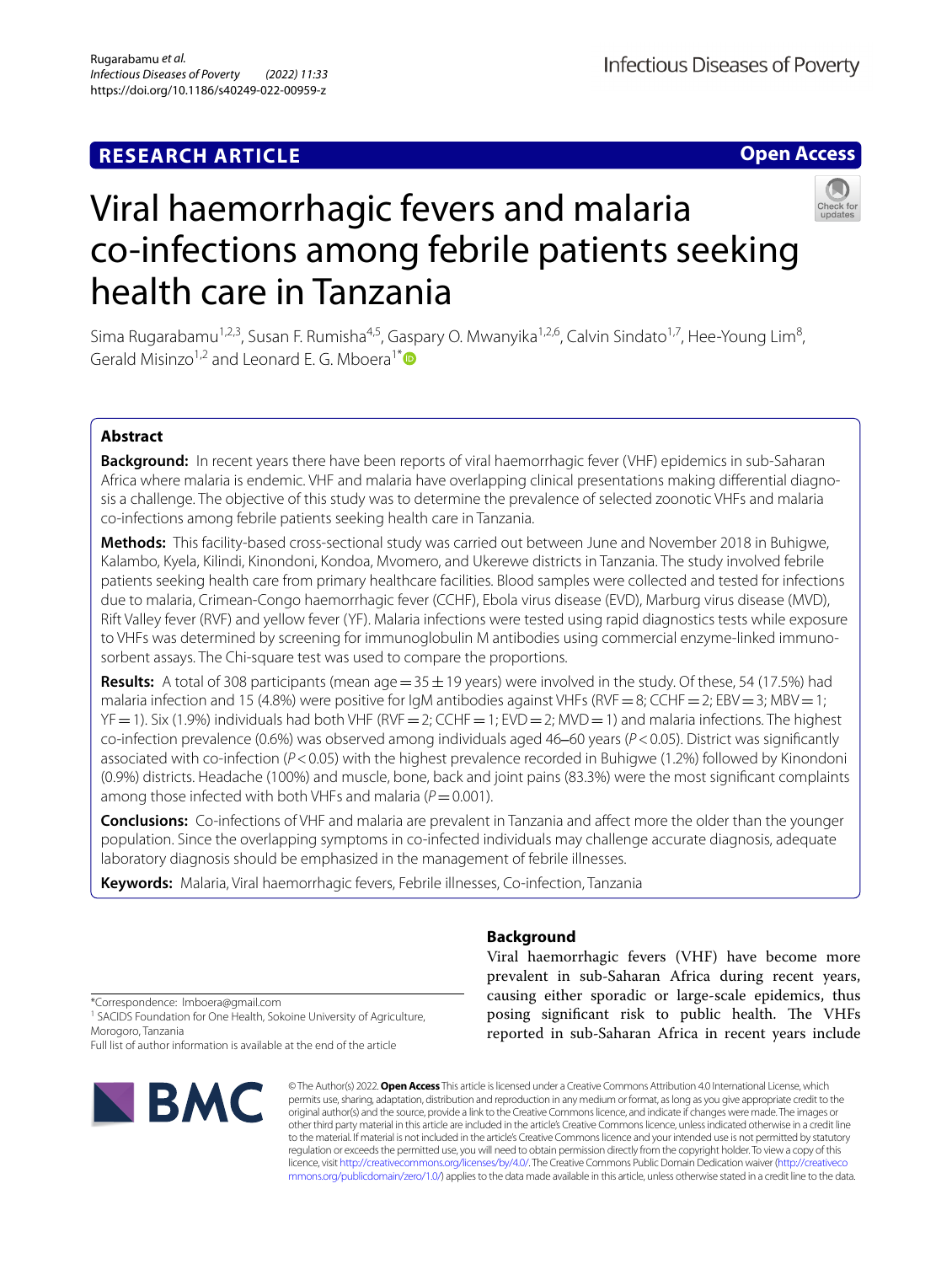Crimean-Congo haemorrhagic fever (CCHF), Ebola virus disease (EVD), Lassa fever (LF), Marburg virus disease (MVD), Rift Valley fever (RVF), and yellow fever (YF) [[1–](#page-6-0) [4\]](#page-6-1). On the other hand, malaria is among the most important mosquito-borne parasitic endemic disease in the region, accounting for 94% of the reported cases globally [[5\]](#page-6-2). VHFs and malaria are among the major causes of febrile illnesses in humans in sub-Saharan Africa. The fact that malaria prevalence in sub-Saharan Africa is high, it is likely that the prevalence of co-infections of VHFs and malaria to be common in the region.

Of the VHFs, RVF and CCHF outbreaks have been reported in Tanzania [[6–](#page-6-3)[8\]](#page-6-4). Although no clinical case of EVD, MVD or YF have been reported in Tanzania, its geographical position puts the country at high risk. This is due to the fact that outbreaks of the three diseases have been reported from its neighbouring countries [\[9](#page-6-5)[–12](#page-6-6)]. Moreover, a recent study in Tanzania has reported the presence of immunoglobulin M (IgM) and IgG antibodies against to CCHF, EVD, MVD, RVF, and YF in 12.8% of the population across the country. The specific disease estimated seroprevalence of CCHF, EVD, MVD, RFV and YF was 2.0%, 3.4%, 1.2%, 4.8%, and 1.4%, respectively [[4\]](#page-6-1). Tanzania is among the 10 countries with the highest malaria cases and deaths, accounting for 3% of the global cases and 5% of global deaths [\[5](#page-6-2)]. Malaria is endemic in almost all regions of Tanzania, with over 95% of the population at risk, though with signifcant transmission variations between and within districts  $[13, 14]$  $[13, 14]$  $[13, 14]$  $[13, 14]$ . The disease accounts for about a quarter and a third of all outpatient attendances and hospital admissions, respectively, and is the leading cause of hospital mortality [[15](#page-7-1)].

In sub-Saharan Africa, VHF and malaria co-infections have been reported in Gabon [[16\]](#page-7-2), Senegal [[17\]](#page-7-3), Nigeria [[18\]](#page-7-4), and Democratic Republic of the Congo [\[19\]](#page-7-5). In a recent systematic review, prevalence of EVD and malaria co-infection was reported to be between 19 and 72% [\[20](#page-7-6)]. Co-infections of malaria and VHF have been described to shape and infuence the development of infammatory diseases, with either benefcial or detrimental outcomes [[20–](#page-7-6)[22](#page-7-7)]. A study in Liberia has indicated that malaria parasitaemia was associated with an increase in the probability of surviving EVD infection [[23\]](#page-7-8). In the contrary, in a study in Sierra Leone, the mortality risk was highest among patients with both EVD and malaria than those with EVD alone [[24\]](#page-7-9).

Most VHFs and malaria initially present with similar non-specifc symptoms and signs of fever, headache, joint pains and weaknesses, posing challenges in diferential diagnosis [[19](#page-7-5), [25\]](#page-7-10). Clinical diagnosis of VHF is considered when a patient is from an endemic area, tested malaria negative, and an alternative diagnosis cannot be established. When not systematically investigated, VHFs are often misdiagnosed as malaria due to similar clinical presentations; thus delays the identifcation of VHF outbreaks and the associated potentially high morbidity and mortality  $[20]$  $[20]$ . There is dearth of information on VHF and malaria co-infections in Tanzania and possibly underreported because of the limited number of laboratories capable of diagnosing VHF infections. The objective of this study was therefore to determine the prevalence of co-infections of VHFs and malaria among febrile patients seeking health care in Tanzania.

## **Methods**

#### **Study areas and design**

This study was carried out in eight districts in five distinct ecological zones of Tanzania. The zones are Western, Southern-highlands, North-eastern, Central and Lake Victoria. The western zone is characterised by tropical forest, unimodal rainfall pattern, and an altitude of 2300 m. The Southern-highlands zone covers regions with high precipitations, tropical forest, bimodal rainfall pattern, low temperatures and elevation > 2300 m. The North-eastern Tanzania is characterised by a bimodal rainfall pattern and seasons of high temperatures. The Central zone comprises of a semi-arid area at an elevation of about 1000 m characterized by moderate precipitation and unimodal rainfall pattern. The Lake Victoria area is characterized by a bimodal rainfall pattern and intermediate temperatures and an elevation of 1134 m. The study districts were Buhigwe, Kalambo (western), Kyela (southern-highlands), Kilindi, Kinondoni (northeastern), Kondoa, Mvomero (central) and Ukerewe (Lake Victoria) (Fig. [1](#page-2-0)). The study area has been described in detail elsewhere [[4\]](#page-6-1).

In each district, a hospital and two health centres were conveniently selected while a random sampling was done in selecting four dispensaries. Patients presenting with fever were recruited for the study. Fever was defned as any patient with an axillary temperature of >38 ℃ based on clinical thermometer reading on the day of health facility visit. Clinicians from the study team and those from the selected health facilities carried out clinical assessment for each participant. Socio-demographic and epidemiological data were collected from each participant.

#### **Sample size calculation**

To calculate the sample size for this study, the fever prevalence of 25% [[13\]](#page-6-7), a desired absolute precision of 5%, and a confidence level of 95% were used  $[26]$  $[26]$ . The minimum estimated sample size was 289 individuals. To split among the districts, the population-weighted samples based on the zonal and regional prevalence of the febrile population were used [\[13\]](#page-6-7). District specifc sample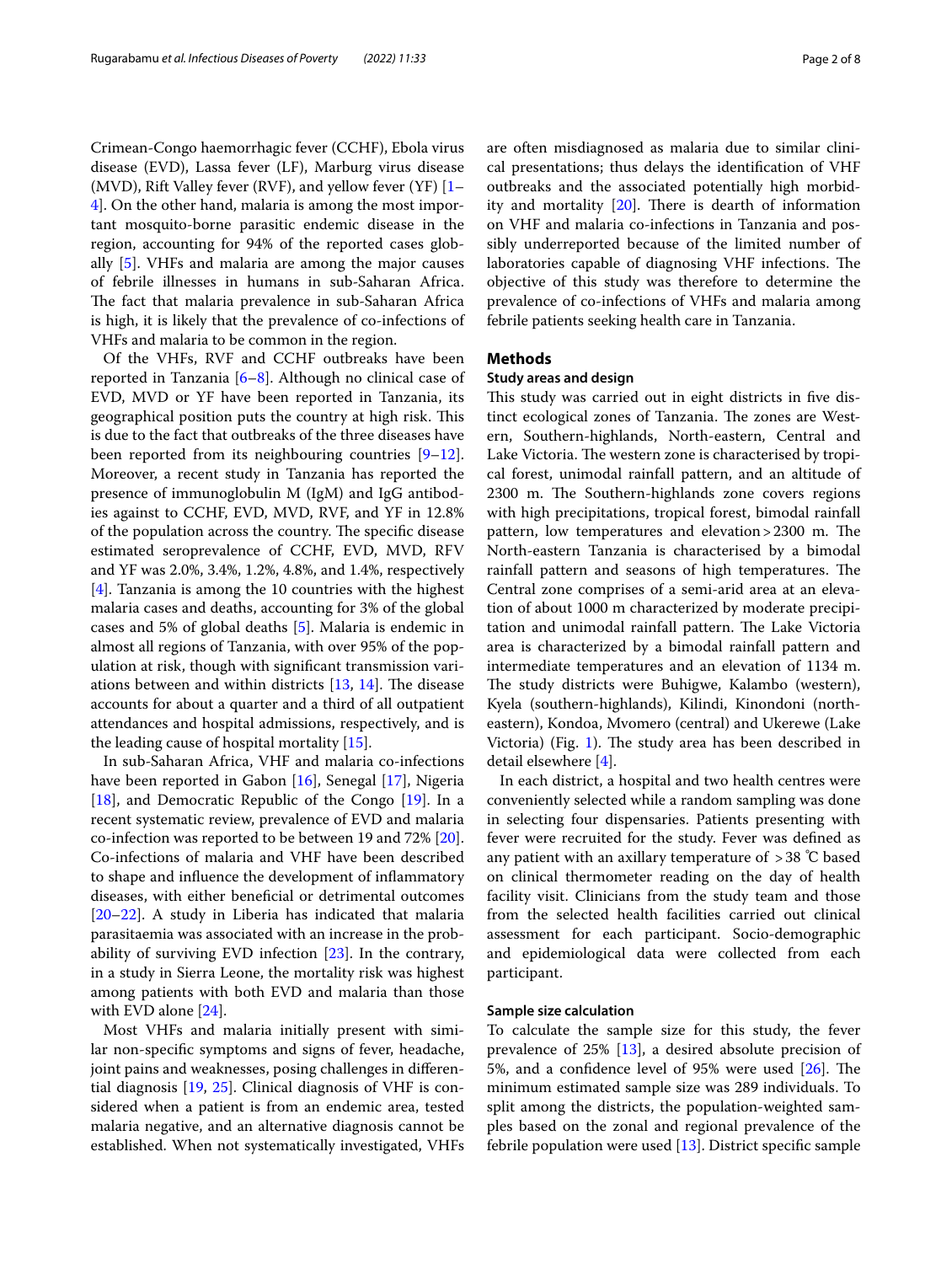

<span id="page-2-0"></span>sizes were as follows: Western zone: Buhigwe=33; Kalambo=31; Southern-highlands zone (Kyela)=48; Northeastern zone: (Kilindi=31; Kinondoni=39); Central zone: (Kondoa=32; Mvomero=49); and Lake Victoria zone: Ukerewe $=45$ . The sample size considered a contingency of 10% to account for non-response, refusal, or missingness. The district sample was split equally among the study facilities.

## **Data collection**

This facility-based study was conducted between June and November 2018. The research team was oriented on the study objectives, procedures, research ethics and trained on data collection tools. All febrile patients attending healthcare facility were targeted. A face-toface interview was conducted to collect information on socio-demographic and clinical characteristics using a semi-structured questionnaire programmed in the *AfyaData* app installed in smartphones [\[27\]](#page-7-12). The sociodemographic characteristics collected included age, sex, occupation, village, workplace, and area of residence. Each individual was examined for symptoms and/or clinical features of headache, rash, fatigue, muscle pain, bone pain, back or joint pain, nausea, abdominal pain, bruising, vomiting, red spots (on the skin/eye/mucosa), and jaundice. Each participant was assigned a code that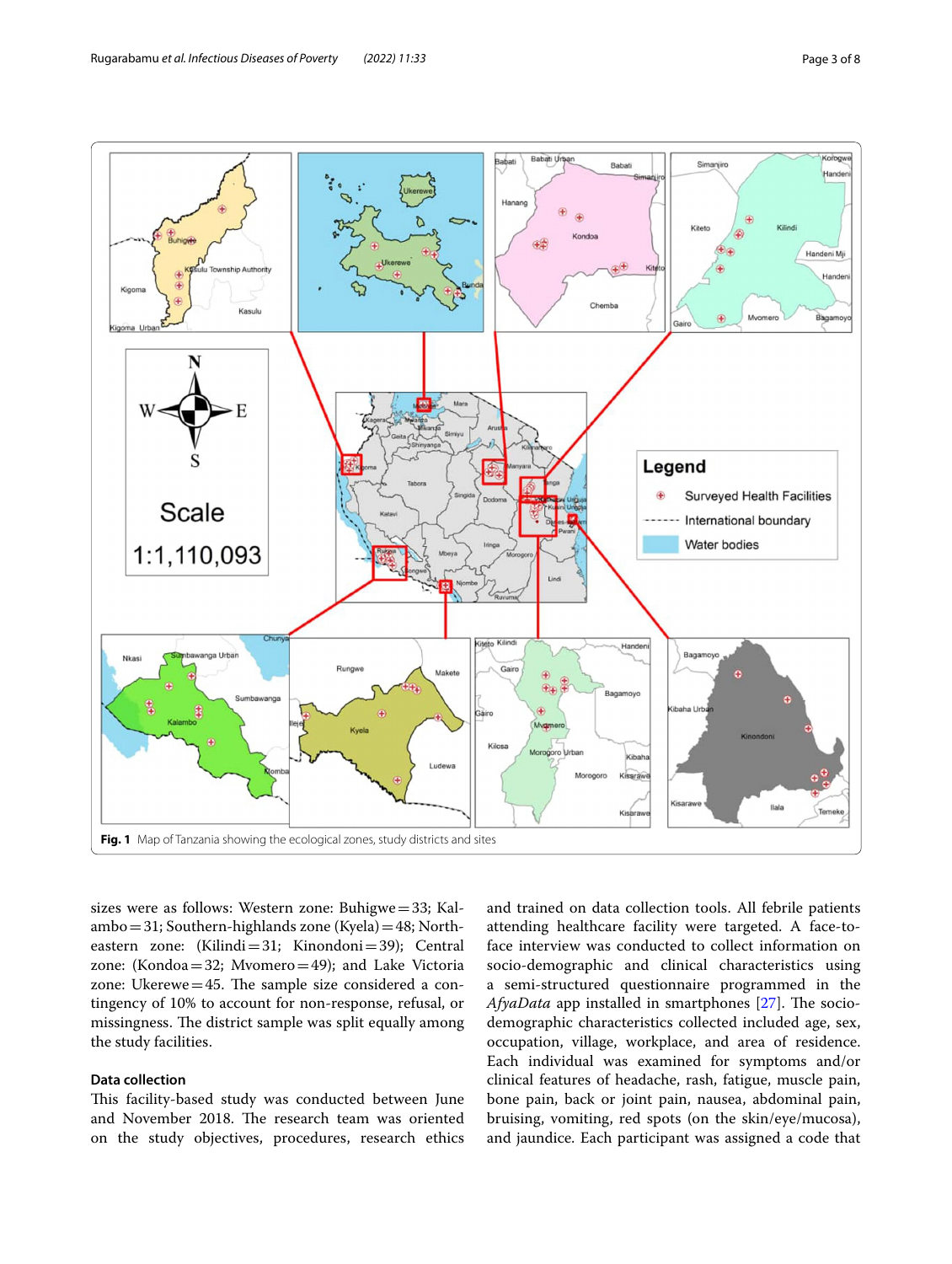restricted her/his direct identifcation. Axillary temperature was recorded using a digital clinical thermometer. Five millilitres of blood were collected from adults and children > 10 years and 2 ml from children < 10 years of age by venepuncture using standard sterile technique. Malaria infection was tested using malaria rapid diagnostic tests (CareStart™ malaria HRP-2/pLDH, American Access Bio Company, USA). The sensitivity and specificity of CareStart™ malaria HRP2/pLDH (Pf/pan) combo test are high [[28](#page-7-13)] and test has been approved for diagnosis of malaria at the point of care in Tanzania.

Sera were harvested from the collected blood samples by centrifugation at the laboratories in the respective district hospitals. The samples were labelled using a unique identifcation number, archived, and stored in liquid nitrogen (− 196 ℃) before being transported to the laboratory at Sokoine University of Agriculture in Morogoro, Tanzania, where they were stored at −80 ℃ until examination. Aliquots of the sera were tested for the presence of human IgM antibodies against CCHF, EVD, LF, MBV, RVF, and YF using commercial enzyme-linked immunosorbent assays (ELISA) kits (My BioSource, Inc., San Diego, CA, USA), according to the manufacturer's instructions. To validate the ELISA, determination of the  $intra$ -assay coefficient of variation (CV), inter-assay CV, recovery, linearity and parallelism was performed. The intra-assay CV (%) and inter-assay CV (%) were less than 15% for reactive samples.

#### **Data analysis**

Data were analysed using Statistical Package for the Social Sciences (SPSS) Statistics version 23 (IBM, Armonk, NY, USA). Frequencies, median, and associated interquartile ranges  $(IQRs)$  were calculated. The Chi-square test (or Fisher's exact test where appropriate) was used to compare the proportions of positive malaria, VHF and co-infections frequency by sex and age. A statistically signifcant diference was considered when the *P*-value was below 0.05. Cut-off values for ELISA antibody analysis were determined following the manufacturer's instructions. The assay performance was considered adequate when the intra- and inter-assay coefficient of variabilities were less than 15%.

#### **Results**

#### **Socio‑demographic and clinical characteristics**

A total of 308 participants were involved in the study. Of these, 185 (60.1%) were females, and 123 (39.9%) males. The mean age was  $35 \pm 19$  years. Over half (54.2%) of participants were in the 16–45 years age category. About two-thirds (62.3%) of participants had primary school education. Crop farmers accounted for the largest proportion (43.2%) of the participants (Table [1](#page-4-0)).

The most common symptoms among the study participants were body aches and pains which included headache (48.4%), muscle, bone, back, or joint pain (32.0%), and stomach pain (16.4%). The least observed signs were jaundice, bleeding/bruising, and red spots on the skin, eyes or mucosae (Table [1\)](#page-4-0).

#### **Seroprevalence of malaria or viral haemorrhagic fevers**

Of the 308 febrile individuals, 54 (17.5%) were positive to the rapid diagnostic malaria test. The prevalence of malaria infection was higher among females (10.1%;  $n=31$ ) than males (7.5%;  $n=23$ ). Individuals aged 0–15 years (6.8%;  $n=21$ ) were most affected by malaria. However, there was no signifcant diference between sex and the age groups  $(P>0.05)$  (Table [2](#page-4-1)). A total of 15 (4.8%) participants were positive for IgM antibodies against VHF tested ( $RVF=8$ ; CCHF = 2;  $EBV=3$ ;  $MBV=1$ ;  $YF=1$ ). None of the samples was positive for Lassa fever virus antibody. There was a significant difference between the age groups among seropositive individuals to EVD (*P*<0.05). Seroprevalence of RVF, CCHF, MVD and YF were similar in all age groups (Table [2](#page-4-1)).

#### **VHFs and malaria co‑infections**

Six (1.9%) individuals had both VHF ( $RVF = 2$ ; CCHF = 1;  $EVD=2$ ;  $MVD=1$ ) and malaria infections. Of those with VHF and malaria co-infections, four (66.7%) were males and two (33.3%) were females. In relation to age, the highest co-infection rate (0.6%), was observed among individuals aged 46–60 years (*P*<0.05). Location was significantly associated with co-infection  $(P<0.05)$  as higher prevalence was recorded among those from Buhigwe (1.2%) followed by Kinondoni (0.9%) districts (Table [3\)](#page-5-0).

Severe headache was the most frequent (100%) complain among those with both VHF and malaria infections. Other aches, including muscle, bone, back, and joint pains were reported by 83.3% of those with co-infections of VHFs and malaria (Table [4](#page-5-1)).

### **Discussion**

Malaria was the most important febrile associated infection in the study districts. Overall, about 5% of the study population were positive for IgM antibodies against VHF tested, with RVF accounting for the largest proportion of the infections. Co-infections of malaria and VHFs were detected in about 2% of the febrile individuals seeking care from health facilities. While RVF outbreaks have been reported to occur in low malaria endemic districts of Tanzania [\[29–](#page-7-14)[32\]](#page-7-15), CCHF has been reported in high malaria area of the country [[6](#page-6-3), [7](#page-6-8)]; thus allowing the occurrence of mixed infections in patients as previously reported in other endemic regions [[33](#page-7-16)]. The prevalence of malaria infections in the current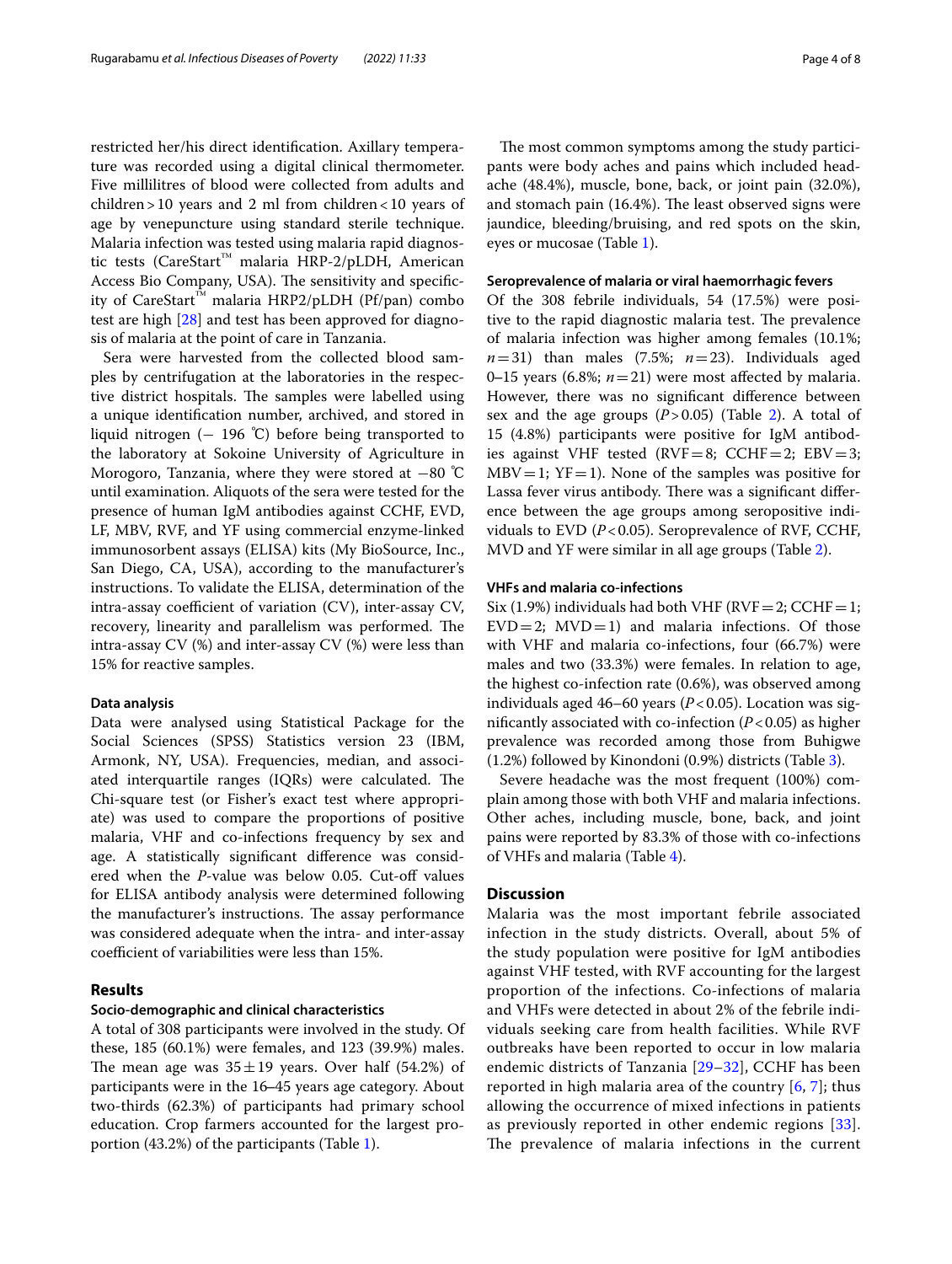| Variable     | Description                       | Frequency      | Percentage (%) |
|--------------|-----------------------------------|----------------|----------------|
| Sex          | Female                            | 185            | 60.1           |
|              | Male                              | 123            | 39.9           |
| Age (years)  | $0 - 15$                          | 49             | 15.9           |
|              | $16 - 30$                         | 86             | 27.9           |
|              | $31 - 45$                         | 81             | 26.3           |
|              | $46 - 60$                         | 55             | 17.9           |
|              | $\geq 61$                         | 37             | 12.0           |
| Education    | None                              | 77             | 25.0           |
|              | Primary                           | 192            | 62.3           |
|              | Secondary                         | 29             | 9.4            |
|              | College                           | 10             | 3.3            |
| Occupation   | Crop farming                      | 133            | 43.2           |
|              | Employed                          | 44             | 14.4           |
|              | Trading                           | 21             | 6.8            |
|              | Livestock keeping                 | 20             | 6.4            |
|              | Student                           | 27             | 8.8            |
|              | Others                            | 63             | 20.4           |
| Symptom/sign | Headache                          | 242            | 48.4           |
|              | Muscle, bone, back, or joint pain | 160            | 32.0           |
|              | Abdominal pain                    | 82             | 16.4           |
|              | Fatigue                           | 45             | 9.0            |
|              | Rashes                            | 31             | 6.2            |
|              | Vomiting                          | 25             | 5.0            |
|              | Nausea                            | 18             | 3.6            |
|              | Jaundice                          | $\overline{7}$ | 1.4            |
|              | Bleeding/bruising                 | 3              | 0.6            |
|              | Red spots on the skin/eye/mucosa  | $\overline{2}$ | 0.4            |

<span id="page-4-0"></span>**Table 1** Socio-demographic and clinical characteristics of study participants

<span id="page-4-1"></span>**Table 2** Seroprevalence of single infection of malaria, RVF, CCHF, EVD, MVD, and YF by age and sex

| Variable    | <b>Malaria</b> |         | <b>RVF</b> |         | <b>CCHF</b> |         | <b>EVD</b>   |         | <b>MVD</b>  |         | YF           |         |
|-------------|----------------|---------|------------|---------|-------------|---------|--------------|---------|-------------|---------|--------------|---------|
|             | n(%)           | P-value | n(%)       | P-value | n(% )       | P-value | n(%)         | P-value | n(%)        | P-value | n(%)         | P-value |
| Age (years) |                |         |            |         |             |         |              |         |             |         |              |         |
| $0 - 15$    | 21(6.8)        | 0.69    | 0          |         | 0           |         | $\mathbf{0}$ |         | 1(0.3)      |         | 0            |         |
| $16 - 30$   | 14(4.5)        |         | 1(0.3)     |         | 1(0.3)      |         | $\mathbf{0}$ |         | 0           |         | $\circ$      |         |
| $31 - 45$   | 12(3.9)        |         | 3(1.0)     | 0.96    | 1(0.3)      | 0.67    | $\circ$      | 0.015   | $\mathbf 0$ | 0.99    | 1(0.3)       | 0.99    |
| $46 - 60$   | 7(2.3)         |         | 1(0.3)     |         | 0           |         | 3(0.9)       |         | $\mathbf 0$ |         | $\mathbf{0}$ |         |
| $\geq 61$   | 0(0.0)         |         | 3(1.0)     |         | 0           |         | $\mathbf{0}$ |         | $\mathbf 0$ |         | $\mathbf{0}$ |         |
| Sex         |                |         |            |         |             |         |              |         |             |         |              |         |
| Female      | 31(10.1)       | 0.56    | 4(1.3)     | 0.67    | 1(0.3)      | 0.53    | 1(0.3)       | 0.35    | $\mathbf 0$ | 0.21    | 1(0.3)       | 0.44    |
| Male        | 23(7.4)        |         | 4(1.3)     |         | 1(0.3)      |         | 2(0.6)       |         | 1(0.3)      |         | 0            |         |

Key: *RVF* Rift Valley fever, *CCHF* Crimean-Congo Haemorrhagic fever, *EVD* Ebola Virus Disease, *MVD* Marburg Virus Disease, *YF* Yellow fever

study was lower than that reported by other recent studies in Tanzania  $[13, 14, 33]$  $[13, 14, 33]$  $[13, 14, 33]$  $[13, 14, 33]$  $[13, 14, 33]$  $[13, 14, 33]$  $[13, 14, 33]$ . This could be due to the diferences in the study period, targeted population and also biases of health-facility based surveys. A relatively higher prevalence of co-infection of malaria and EVD has been reported from studies during outbreaks in Democratic Republic of the Congo [[19\]](#page-7-5) and Sierra Leone [[25\]](#page-7-10). Similar to the fndings of a study in Nigeria [[34](#page-7-17)], no malaria and YF co-infection was observed in this study.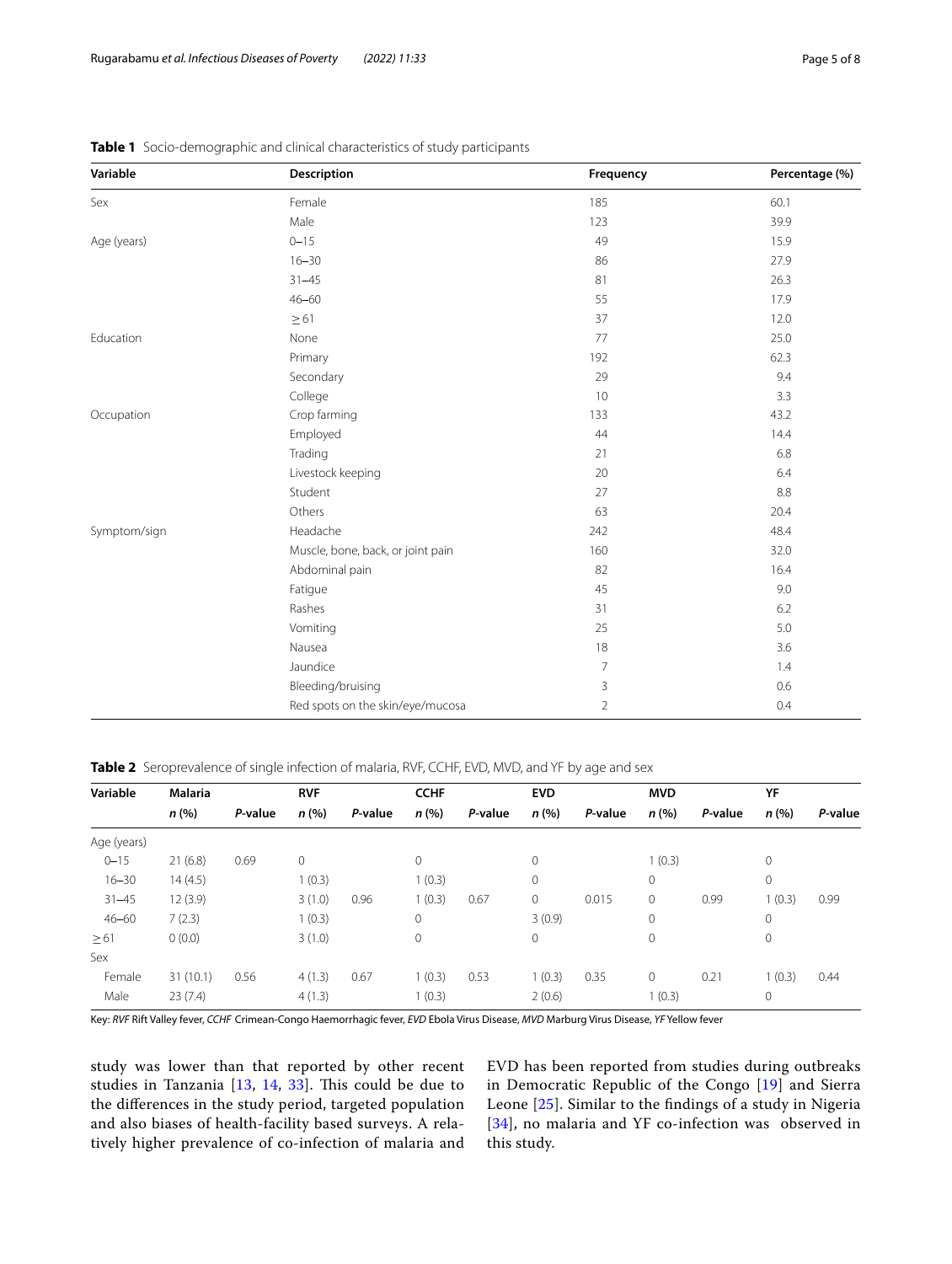<span id="page-5-0"></span>**Table 3** Seroprevalence of malaria, RVF, CCHF, EVD, MVD, YF and the respective co-infections with malaria (Mal) by district, *n* (%)

| <b>District</b> | Malaria    | <b>RVF</b> | $RVF + Mal$    | <b>CCHF</b> | $CCHF + Mal$ | <b>EVD</b> | $EVD + Mal$ | <b>MVD</b>   | $MVD + Mal$ | YF         | $YF + Mal$   |
|-----------------|------------|------------|----------------|-------------|--------------|------------|-------------|--------------|-------------|------------|--------------|
| Buhigwe         | $3(0.9\%)$ | $1(0.3\%)$ | $1(0.3\%)$     | 0           | $\Omega$     | $2(0.6\%)$ | $2(0.6\%)$  | $1(0.3\%)$   | $(0.3\%)$   | 0          | $\mathbf{0}$ |
| Kinondoni       | $6(1.9\%)$ | $2(0.6\%)$ | $1(0.3\%)$     | $1(0.3\%)$  | $(0.3\%)$    | 0          | 0           | 0            | 0           | $1(0.3\%)$ | 0            |
| Mvomero         | 4(1.3%)    | $1(0.3\%)$ | $\overline{0}$ |             | $\mathbf{0}$ | 0          | 0           | 0            | 0           | 0          | 0            |
| Kyela           | 14 (4.5%)  | $\Omega$   | $\Omega$       | $\Omega$    | $\Omega$     | 0          | $\Omega$    | 0            | 0           | $\Omega$   | 0            |
| Kalambo         | 10 (3.2%)  | $1(0.3\%)$ | $\overline{0}$ | $\Omega$    | $\mathbf{0}$ | 0          | $\Omega$    | 0            | $\mathbf 0$ | 0          | 0            |
| Kondoa          | $3(0.9\%)$ | $1(0.3\%)$ | $\bigcirc$     | $\Omega$    | $\Omega$     | $1(0.3\%)$ | $\Omega$    | $\Omega$     | $\Omega$    | $\Omega$   | $\mathbf 0$  |
| Kilindi         | $2(0.6\%)$ | 1 (0.3%)   | $\overline{0}$ | $\Omega$    | $\Omega$     | 0          | 0           | $\Omega$     | $\Omega$    | $\Omega$   | $\circ$      |
| Ukerewe         | 12 (3.9%)  | 1 (0.3%)   | $\overline{0}$ | $1(0.3\%)$  | $\circ$      | 0          | 0           | $\mathbf{0}$ | $\mathbf 0$ | $\Omega$   | $\circ$      |

Key: *RVF* Rift Valley fever, *CCHF* Crimean-Congo Haemorrhagic fever, *EVD* Ebola Virus Disease, *MVD* Marburg Virus Disease, *YF* Yellow fever, *Mal* malaria

<span id="page-5-1"></span>**Table 4** Main clinical characteristics of malaria, VHF and VHF + malaria co-infections

| Symptoms and sign | Number of subjects (%) | P-value    |                 |       |  |
|-------------------|------------------------|------------|-----------------|-------|--|
|                   | <b>Malaria</b>         | <b>VHF</b> | $VHF + Malaria$ |       |  |
| Headache          | 8 (14.8%)              | 1(7%)      | $6(100\%)$      | 0.001 |  |
| Aches and pains   | 7 (12.9%)              | $\Omega$   | 5 (83.3%)       | 0.001 |  |
| Vomiting          | 2(3.7%)                | 0          | 2(33%)          | 0.32  |  |
| Rashes            | 0                      | 1 (7%)     | $1(16.6\%)$     | 0.31  |  |
| Fatigue           | 3(5.5%)                | 1(7%)      | $1(16.6\%)$     | 0.23  |  |
| Abdominal pain    | $2(3.4\%)$             | 0          | $1(16.6\%)$     | 0.44  |  |
| Bleeding/bruising | 0                      | 0          | 1 (16.6%)       | 0.23  |  |
| Jaundice          | 0                      | 0          | 1 (16.6%)       | 0.24  |  |

*VHF* Viral haemorrhagic fever

The VHF and malaria co-infection rate observed in this study was associated with older age. The higher prevalence of VHF and malaria co-infections among the adults is likely to be associated with higher exposure compared with children due to their livelihoods activities that bring them closer to sources of VHF infection [\[35](#page-7-18)]. Many studies have linked VHF and malaria co-infections with increased human activity around ecological zones of increasing biodiversity, climate change, negative healthcare-seeking practices of some community members, gate-keeping role by traditional healers and traditional health care system, water and sanitation challenges, burial practices, and corpse management capacity in poorresource settings [\[22,](#page-7-7) [25](#page-7-10), [36,](#page-7-19) [37\]](#page-7-20).

VHFs (EVD, MVD, RVF) and malaria co-infections were most prevalent in Buhigwe district in Kigoma Region of western Tanzania, bordering the Democratic Republic of Congo. Available statistics indicate that Buhigwe is among the districts with high malaria prevalence (24%) in Tanzania [[14](#page-7-0), [38](#page-7-21)]. Moreover, a recent seroprevalence study has reported a 4.4% overall prevalence of VHF in the same district, the highest rate reported in Tanzania  $[4]$  $[4]$ . Co-infections due to malaria and either RVF or CCHF were most prevalent in Kinondoni district. The district is within the high malaria burden region [\[38](#page-7-21)] and a recent study has reported an overall prevalence of VHF of 2.8% [[4\]](#page-6-1).

Aches and pains including severe headache were signifcantly noted in most of all the co-infected patients in this study compared to patients with VHF alone. However, this study could not determine whether malaria, VHF or both to be responsible for the observed symptoms. Our study agrees with others that patients with VHFs usually present with non-specifc signs, including fever, vomiting, diarrhoea, fatigue, myalgia and headache [[19\]](#page-7-5). Most often, later on, if not self-recovered, the disease progresses to rashes and some afected individuals will show evidence of coagulation disorders with multiple foci of mucosal haemorrhage and persistent bleeding, while massive haemorrhages usually only occur in fatal cases [[39\]](#page-7-22). Our study observed an overlap presentation of fever, headache, muscle/bone/back/ joint pain, and vomiting in all patients co-infected with VHF and malaria.

The presence of antibodies against RVF, CCHF, EVD, MVD and malaria in this study was highly unexpected. The results are alarming because if sublethal VHF infections commonly occur, they are likely to be missed in co-infections with malaria.

This study has limitations including use of rapid test to diagnose malaria, which could result to some cases been missed due to low parasitaemia. In addition, no information on the use of antimalarials prior to the test was obtained which could result to false positives. The study was conducted between June and November, a period associated with both high and low malaria season depending on the district, which could infuence visits to health facilities and availability of febrile patients as treatment seeking is low during low malaria seasons, and levels of malaria risk obtained. The serological results are based on antibody detection which are likely to be a refection of cumulative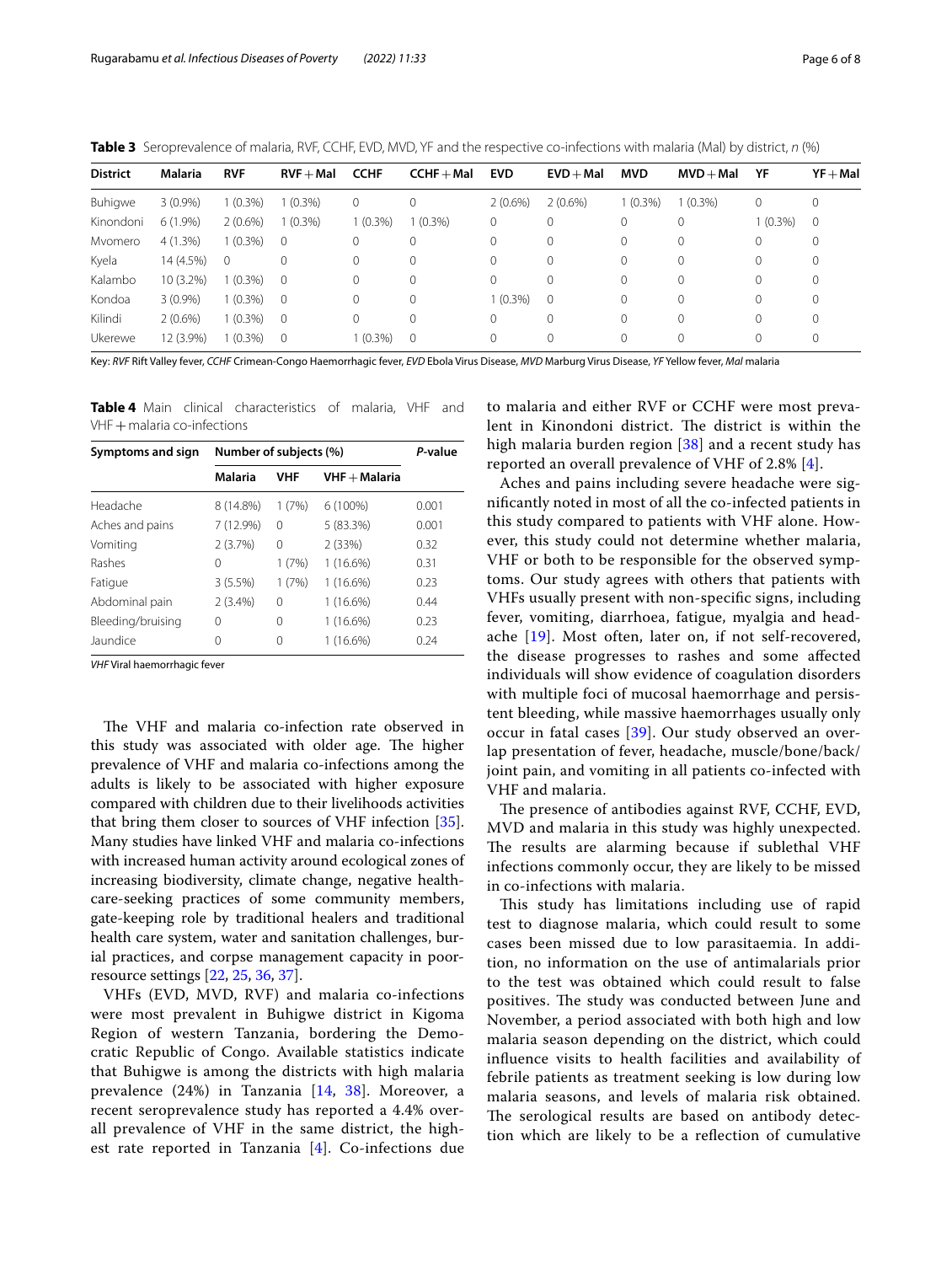exposure and/or antibody persistence following single or multiple exposure. Moreover, point of care tests also have limitations associated with possibility that one or more as-yet-unknown pathogens are circulating among the human populations sampled in this study, producing antibodies cross-reactive. The results of this study should be interpreted with caution. Despite useful information gathered on the presence of VHF and malaria co-infections, the fndings from this study are based on very small sample hence weaken the accuracy and may not be representative.

## **Conclusions**

The findings of this study show that the prevalence of co-infections of viral haemorrhagic fevers and malaria in Tanzania is generally low, though higher rates were observed among the older individuals. Since infections due to malaria and VHF are associated with similar symptoms, these fndings suggest the need for improvement in case management of febrile illnesses based on adequate laboratory diagnosis. It is equally important that more studies are needed to establish how VHFs and malaria infections interact to improve case management and control in the future. The findings also highlight the need to conduct molecular studies to identify specifc pathogens.

#### **Acknowledgements**

We are grateful to Alexander Raphael, Martin Anditi, Lucas Lazaro, and Feliciana Rawille for their support in data and sample collection. Mariam Makange, Anna Rogath, and Mhoja Ndalahwa are thanked for their technical assistance in laboratory examination of samples.

#### **Authors' contributions**

LEGM conceived and designed the study; LEGM and CS developed the sampling protocol; CS coordinated data and sample collection; SR and GOM carried out data collection. SR and SFR carried out data analysis. A frst draft of the manuscript was prepared by SR and LEGM, then further revised by SFR, GM, CS. All authors read and approved the fnal manuscript.

#### **Funding**

This study was fnancially supported by the research programme funded by the Korea National Institute of Health/Korea Disease Control and Prevention Agency (Fund code: 4845-300-340-01). SR and GOM are PhD students supported by the Government of the United Republic of Tanzania through the World Bank (WB-ACE II Grant; PAD1436, IDA Credit 5799-TZ) to the SACIDS Africa Centre of Excellence for Infectious Diseases of Humans and Animals in East and Southern Africa.

#### **Availability of data and materials**

The datasets generated for this study are available on request to the corresponding author.

#### **Declarations**

#### **Ethics approval and consent to participate**

This study was approved by the Medical Research Coordinating Committee of the National Institute of Medical Research in Tanzania (Reference No. NIMR/HQ/R.8c/Vol.1/1612). Written informed consent was obtained from all subjects > 18 years, and consent was obtained from parents or quardians of the respective individuals<18 years old following subject's assent.

#### **Consent for publication**

Not applicable.

#### **Competing interests**

The authors declare that they conducted the research in the absence of any commercial or fnancial relationships that could be construed as a potential confict of interest.

#### **Author details**

<sup>1</sup> SACIDS Foundation for One Health, Sokoine University of Agriculture, Morogoro, Tanzania. <sup>2</sup> Department of Veterinary Microbiology, Parasitology and Biotechnology, Sokoine University of Agriculture, Morogoro, Tanzania. <sup>3</sup> Muhimbili University of Health and Allied Sciences, Dar es Salaam, Tanzania. National Institute for Medical Research, Dar es Salaam, Tanzania. <sup>5</sup>Malaria Atlas Project, Geospatial Health and Development, Telethon Kids Institute, Perth, WA, Australia. <sup>6</sup>Mbeya University of Science and Technology, Mbeya, Tanzania.<br><sup>7</sup>National Institute for Medical Research Jabora Besearch Centre Jabora. National Institute for Medical Research, Tabora Research Centre, Tabora, Tanzania. <sup>8</sup> Korea Disease Control and Prevention Agency, National Institute of Health, Osong, Chungchungbukdo, Republic of Korea.

#### Received: 18 December 2021 Accepted: 10 March 2022 Published online: 25 April 2022

#### **References**

- <span id="page-6-0"></span>Asogun DA, Gunther S, Akpede GO, Ihekweazu C, Zumla A. Lassa fever: epidemiology, clinical features, diagnosis, management and prevention. Infect Dis Clin North Am. 2019;33:933–51. [https://doi.org/10.1016/j.idc.](https://doi.org/10.1016/j.idc.2019.08.002) [2019.08.002](https://doi.org/10.1016/j.idc.2019.08.002).
- 2. Zumla A, Hui DSC. Emerging and re-emerging infectious diseases: global overview. Infect Dis Clin North Am. 2019. [https://doi.org/10.1016/j.idc.](https://doi.org/10.1016/j.idc.2019.09.001) [2019.09.001](https://doi.org/10.1016/j.idc.2019.09.001).
- 3. Iannetta M, Di Caro A, Nicastri E, Vairo F, Masanja H, Kobinger G, et al. Viral hemorrhagic fevers other than Ebola and Lassa. Infect Dis Clin North Am. 2019;33:977–1002. <https://doi.org/10.1016/j.idc.2019.08.003>.
- <span id="page-6-1"></span>4. Rugarabamu S, Mwanyika G, Rumisha SF, Sindato C, Lim H-Y, Misinzo G, et al. Seroprevalence of selected zoonotic viral haemorrhagic fevers and associated risk factors in Tanzania. Int J Infect Dis. 2021;109:174–81. [https://doi.org/10.1016/j.ijid.2021.07.006.](https://doi.org/10.1016/j.ijid.2021.07.006)
- <span id="page-6-2"></span>5. Malaria World Report 2020. World Health Organization. [https://www.who.](https://www.who.int/malaria/publications/world-malaria-report-2018/en/) [int/malaria/publications/world-malaria-report-2018/en/](https://www.who.int/malaria/publications/world-malaria-report-2018/en/).Accessed 21 Nov 2021.
- <span id="page-6-3"></span>6. Swanepoel R, Shepherd AJ, Leman PA, Shepherd SP, McGillivray GM, Erasmus MJ, et al. Epidemiologic and clinical features of Crimean-Congo hemorrhagic fever in southern Africa. Am J Trop Med Hyg. 1987;36(1):120–32. <https://doi.org/10.4269/ajtmh.1987.36.120>.
- <span id="page-6-8"></span>7. Swanepoel R. Nairovirus infections. In: Porterfeld JS, editor. Exotic Viral Infections. London: Chapman and Hall; 1995. p. 285–93.
- <span id="page-6-4"></span>8. Sindato C, Karimuribo ED, Pfeifer DU, Mboera LEG, Kivaria F, Dautu G, et al. Spatial and temporal pattern of Rift Valley fever outbreaks in Tanzania; 1930 to 2007. PLoS One. 2014;9(2):E8889. [https://doi.org/10.1371/](https://doi.org/10.1371/journal.pone.0088897) [journal.pone.0088897](https://doi.org/10.1371/journal.pone.0088897).
- <span id="page-6-5"></span>9. Smith DH, Johnson BK, Isaacson M, Swanepoel R, Johnson KM, Killey M, et al. Marburg-virus disease in Kenya. Lancet. 1982;1(8276):816–20. [https://doi.org/10.1016/s0140-6736\(82\)91871-2](https://doi.org/10.1016/s0140-6736(82)91871-2).
- 10. Kwallah AO, Inoue S, Thairu-Muigai AW, Kuttoh N, Morita K, Mwau M. Sero-prevalence of yellow fever virus in selected health facilities in Western Kenya from 2010 to 2012. Jap J Infect Dis. 2014;68(3):230–4.
- 11. Siya A, Bazeyo W, Tuhebwe D, Tumwine G, Ezama A, Manirakza L, et al. Lowland grazing and Marburg virus disease (MVD) outbreak in Kween district, Eastern Uganda. BMC Public Health. 2019;19:136. [https://doi.org/](https://doi.org/10.1186/s12889-019-6477-y) [10.1186/s12889-019-6477-y](https://doi.org/10.1186/s12889-019-6477-y).
- <span id="page-6-6"></span>12. Rugarabamu S, George J, Mbanzulu KM, Mwanyika G, Misinzo G, Mboera LEG. Estimating risk of introduction of Ebola virus disease from the Democratic Republic of Congo to Tanzania: a qualitative assessment. Epidemiol. 2021.<https://doi.org/10.3390/epidemiologia3010007>.
- <span id="page-6-7"></span>13. Tanzania Malaria Indicator Survey 2017. Ministry of Health, Community Development, Gender, Elderly and Children (Tanzania Mainland), Ministry of Health (Zanzibar), National Bureau of Statistics, Office of the Chief Government Statistician, and ICF, Dar es Salaam. 2017.